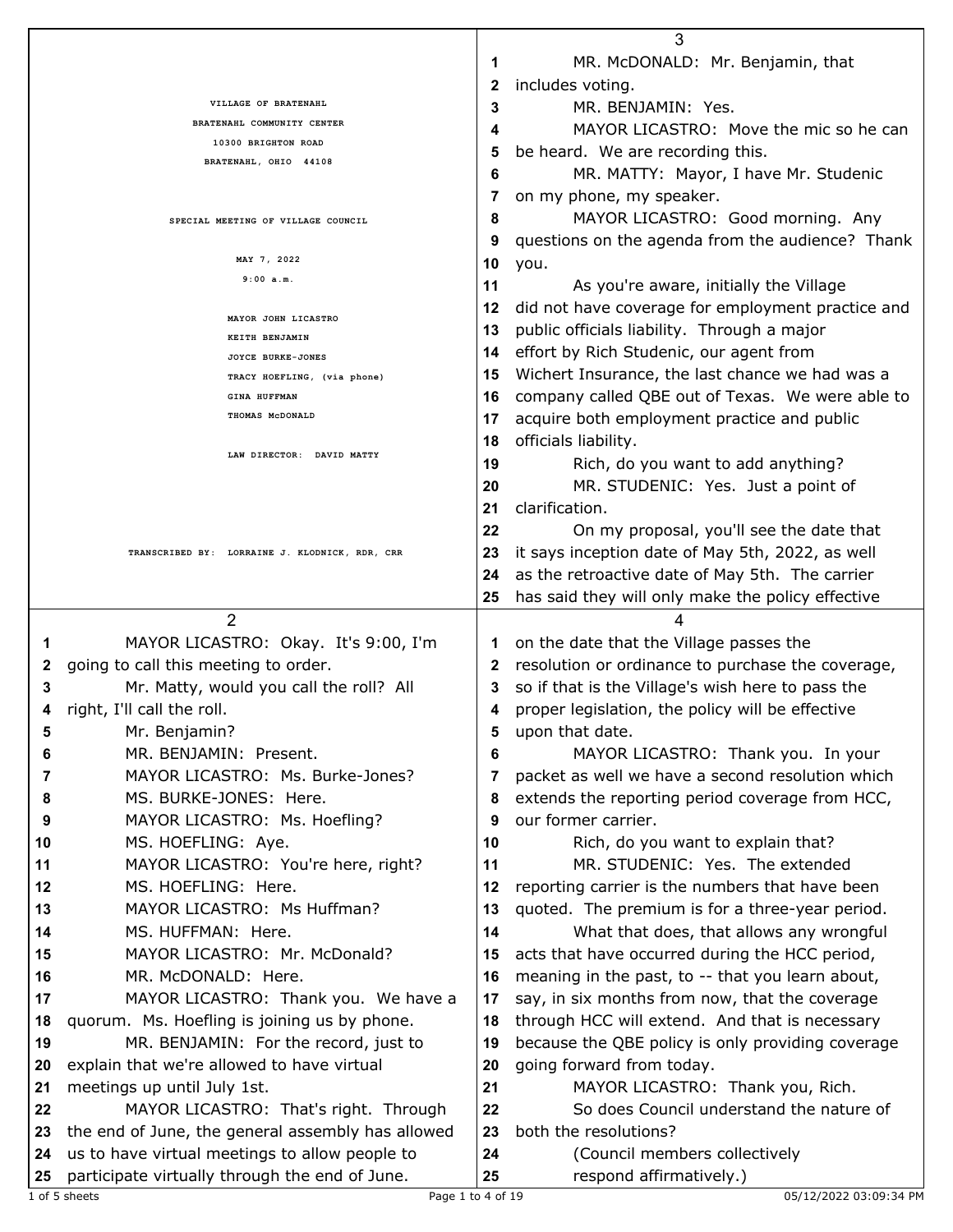|          | 5                                                                                                  |          | 7                                                                |
|----------|----------------------------------------------------------------------------------------------------|----------|------------------------------------------------------------------|
| 1        | MAYOR LICASTRO: All right. Now, the                                                                | 1        | MS. BURKE-JONES: Yes. Has the Finance                            |
| 2        | one with employment practice and official public                                                   | 2        | Committee taken a look at this? I know we had                    |
| 3        | officials is high deductible, high premium. I'm                                                    | 3        | budgeted something closer to what we had last                    |
| 4        | recommending we take the \$100,000 deductible,                                                     | 4        | year. We found the dollars to cover this for                     |
| 5        | which is a few dollars more than the \$150,000                                                     | 5        | this year?                                                       |
| 6        | deductible, and understand that with the                                                           | 6        | MR. McDONALD: There are dollars                                  |
| 7        | deductible the Village would be obligated, you                                                     | 7        | available.                                                       |
| 8        | know, if everything is according to Hoyle, that                                                    | 8        | MS. BURKE-JONES: Great. Thank you.                               |
| 9        | the Village would pay for defense and claims from                                                  | 9        | MAYOR LICASTRO: Yeah, this is all                                |
| 10       | the general fund.                                                                                  | 10       | real-time stuff.                                                 |
| 11       | If we exceed the \$100,000, I hope we                                                              | 11       | MS. BURKE-JONES: I understand that, and                          |
| 12       | don't, the insurance company kicks in.                                                             | 12       | again --                                                         |
| 13       | Is that correct, Mr. Matty?                                                                        | 13       | MAYOR LICASTRO: So Mr. McDonald and I                            |
| 14       | MR. MATTY: Yes. And there's a total                                                                | 14       | had the same conversation. I had the same                        |
| 15       | of, Rich, and correct me if I'm wrong, but my                                                      | 15       | conversation with Diana.                                         |
| 16       | understanding is there's a total on an annual                                                      | 16       | MS. BURKE-JONES: Good.                                           |
| 17       | basis of a million dollars of coverage for all                                                     | 17       | MAYOR LICASTRO: One of the benefits of                           |
| 18       | claims.                                                                                            | 18       | working at home with COVID is we've seen an                      |
| 19       | MR. STUDENIC: Right, both public                                                                   | 19       | uptake in income tax and other factors, so we are                |
| 20       | officials and employment practices.                                                                | 20       | good.                                                            |
| 21       | MR. MATTY: And that would be in excess                                                             | 21       | Any other questions? Mr. Benjamin, if                            |
| 22       | of the \$100,000 deductible?                                                                       | 22       | you would, 1256?                                                 |
| 23       | MR. STUDENIC: Correct.                                                                             | 23       | MR. BENJAMIN: Sure. Resolution 1256:                             |
| 24       | MR. MATTY: Thank you.                                                                              | 24       | A resolution accepting the insurance and risk                    |
| 25       | MAYOR LICASTRO: And I must mention Rich                                                            | 25       | management proposal of QBE Specialty Insurance                   |
|          | Molnar Reporting Services, LLC<br>(440) 340-6161                                                   |          | Molnar Reporting Services, LLC<br>$(440)$ 340-6161               |
|          |                                                                                                    |          |                                                                  |
|          | 6                                                                                                  |          | 8                                                                |
| 1        | and I have become exceptional friends. The last                                                    | 1        | Company for insurance coverage and declaring an                  |
| 2        | week we spoke on a daily basis. He was                                                             | 2        | emergency. I move suspension.                                    |
| 3        | determined to find a company that gave us a                                                        | 3        | MR. McDONALD: I second.                                          |
| 4        | quote. QBE is based out of Canada, but this                                                        | 4        | MAYOR LICASTRO: Roll call on                                     |
| 5        | particular agency is out of Texas, the entity is                                                   |          | suspension. Mr. Benjamin?                                        |
| 6        | out of Texas, and Rich worked exceptionally hard                                                   | 6        | MR. BENJAMIN: Aye.                                               |
| 7        | on our behalf to come up with insurance.                                                           | 7        | MAYOR LICASTRO: Ms. Burke-Jones?                                 |
| 8        | Any other questions from Council?                                                                  | 8        | MS. BURKE-JONES: Aye.                                            |
| 9        | MR. BENJAMIN: Just I probably know the                                                             | 9        | MAYOR LICASTRO: Ms. Hoefling?                                    |
| 10       | answer to this, because I do know how hard Rich                                                    | 10       | MS. HOEFLING: Aye.                                               |
| 11       | has worked on working to get us insurance, but                                                     | 11       | MAYOR LICASTRO: Ms. Huffman?                                     |
| 12       | this is the only option that we have? We have                                                      | 12       | MS. HUFFMAN: Aye.                                                |
| 13       | explored every other option and this is --                                                         | 13       | MAYOR LICASTRO: Mr. McDonald?                                    |
| 14       | MR. STUDENIC: Just in round numbers,                                                               | 14       | MR. McDONALD: Aye.                                               |
| 15       | throughout the process we approached roughly                                                       | 15       | MR. BENJAMIN: Resolution 1256, I move                            |
| 16       | round numbers a dozen insurance companies. This                                                    | 16       | for passage.                                                     |
| 17       | is the only company that I was able to get a                                                       | 17       | MR. McDONALD: Second.                                            |
| 18<br>19 | public officials and employment practice, or I<br>even asked for one without the other to do that. | 18<br>19 | MAYOR LICASTRO: Who seconded the --<br>MS. BURKE-JONES: Tom did. |
| 20       |                                                                                                    | 20       | MR. McDONALD: I did.                                             |
| 21       | This is the only program that was willing to<br>provide a quote.                                   | 21       | MAYOR LICASTRO: For both. Okay. Thank                            |
| 22       | MAYOR LICASTRO: And we've explored                                                                 | 22       | you. Thank you.                                                  |
| 23       | pools. We explored other entities. Yeah, this                                                      | 23       | Any questions? If there be none, we'll                           |
| 24       | was a last-ditch effort and it's come through.                                                     | 24       | call for passage, please. I have to do that,                     |
| 25       | Any other questions? Ms. Burke-Jones.                                                              | 25       | right? (Laughter.) I'm doing everything this                     |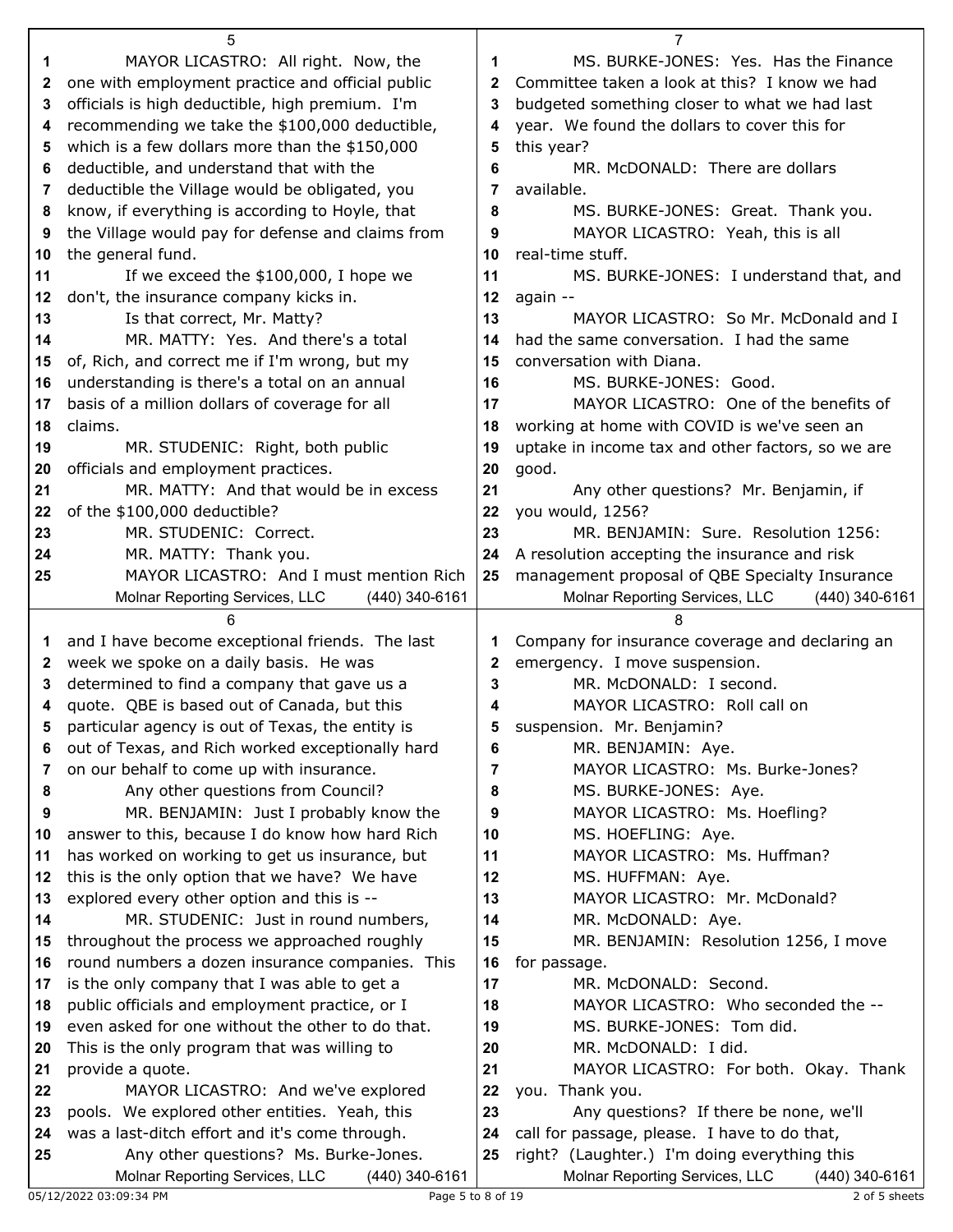|         | 9                                                                                 |    | 11                                                                       |
|---------|-----------------------------------------------------------------------------------|----|--------------------------------------------------------------------------|
| 1       | morning.                                                                          | 1  | MR. McDONALD: Aye.                                                       |
| 2       | MS. BURKE-JONES: It's Saturday.                                                   | 2  | MS. BURKE-JONES: Okay. Now,                                              |
| 3       | MAYOR LICASTRO: Mr. Benjamin?                                                     | 3  | introducing resolution number 1257 for passage.                          |
| 4       | MR. BENJAMIN: Aye.                                                                | 4  | MR. McDONALD: Second.                                                    |
| 5       | MAYOR LICASTRO: Ms. Burke-Jones?                                                  | 5  | MAYOR LICASTRO: Questions or concerns?                                   |
| 6       | MS. BURKE-JONES: Aye.                                                             | 6  | Mr. Benjamin?                                                            |
| 7       | MAYOR LICASTRO: Ms. Hoefling?                                                     | 7  | MR. BENJAMIN: Aye.                                                       |
| 8       | MS. HOEFLING: Aye.                                                                | 8  | MAYOR LICASTRO: Ms. Burke-Jones?                                         |
| 9       | MAYOR LICASTRO: Ms. Huffman?                                                      | 9  | MS. BURKE-JONES: Aye.                                                    |
|         |                                                                                   |    |                                                                          |
| 10      | MS. HUFFMAN: Aye.                                                                 | 10 | MAYOR LICASTRO: Ms. Hoefling?<br>MS. HOEFLING: No.                       |
| 11      | MAYOR LICASTRO: Mr. McDonald?                                                     | 11 |                                                                          |
| $12 \,$ | MR. McDONALD: Aye.                                                                | 12 | MAYOR LICASTRO: Did you say -- are you                                   |
| 13      | MAYOR LICASTRO: Thank you. And, Rich,                                             | 13 | there, Trace?                                                            |
| 14      | when both -- hopefully we'll pass the second one.                                 | 14 | MS. HOEFLING: I am here. I have no                                       |
| 15      | Should I just run over to Village Hall and fax                                    | 15 | questions.                                                               |
| 16      | these to you?                                                                     | 16 | MAYOR LICASTRO: We're taking the roll.                                   |
| 17      | MR. STUDENIC: Yes. Well, you can                                                  | 17 | What's your vote?                                                        |
| 18      | e-mail them to me. Even if it's not today,                                        | 18 | MS. HOEFLING: Aye.                                                       |
| 19      | Monday is fine.                                                                   | 19 | MAYOR LICASTRO: Thank you. Ms.                                           |
| 20      | MAYOR LICASTRO: All right. Because I                                              | 20 | Huffman?                                                                 |
| 21      | need Ms. Cooks' signature on this and I won't                                     | 21 | MS. HUFFMAN: Aye.                                                        |
| 22      | have that until Monday.                                                           | 22 | MAYOR LICASTRO: Mr. McDonald?                                            |
| 23      | MR. STUDENIC: That's fine. I heard the                                            | 23 | MR. BENJAMIN: Aye.                                                       |
| 24      | roll call. That's fine.                                                           | 24 | MAYOR LICASTRO: Thank you. That ends                                     |
| 25      | MAYOR LICASTRO: Thank you. Moving on                                              | 25 | the agenda.                                                              |
|         | (440) 340-6161<br>Molnar Reporting Services, LLC                                  |    | Molnar Reporting Services, LLC<br>(440) 340-6161                         |
|         |                                                                                   |    |                                                                          |
|         | 10                                                                                |    | 12                                                                       |
| 1       | to Resolution 1257, Ms. Burke-Jones.                                              | 1  | Before we take any questions, we have                                    |
| 2       | MS. BURKE-JONES: Yes, introducing                                                 | 2  | two candidates that have come forward to fill the                        |
| 3       | resolution number 1257 for suspension, a                                          | 3  | vacancy that was created by Mr. Taylor's                                 |
| 4       | resolution accepting the proposal of HCC public                                   | 4  | resignation. It would be nice to have a full                             |
|         | risk Ohio, US Specialty Insurance Company for                                     |    | complement if we can before the 18th.                                    |
| 6       | additional extended reporting period for public                                   | 6  | So we have two options. We can do a                                      |
| 7       | officials and employment practice liability for                                   | 7  | Saturday morning, next Saturday -- I know I'm                            |
| 8       | the period of May 1, 2022, through April 30th,                                    | 8  | killing you -- to interview the two or maybe                             |
| 9       | 2025, and declaring an emergency.                                                 | 9  | more, we might have others come forward, or we                           |
| 10      | MAYOR LICASTRO: Is there a second on                                              | 10 | could do the evening of the 17th, which is the                           |
| 11      | suspension?                                                                       | 11 | day before Council. Do any of you have a                                 |
| 12      | MR. McDONALD: Second.                                                             | 12 | preference?                                                              |
| 13      | MS. BURKE-JONES: Introducing --                                                   | 13 | MS. BURKE-JONES: I prefer Saturday                                       |
| 14      | MAYOR LICASTRO: One second. Remember,                                             | 14 | myself.                                                                  |
| 15      | I have to do this now.                                                            | 15 | MAYOR LICASTRO: Yeah, I think it's                                       |
| 16      | MS. BURKE-JONES: Oh, that's right.                                                | 16 | easier if we can. Next week I'm in Columbus the                          |
| 17      | MAYOR LICASTRO: Mr. Benjamin?                                                     | 17 | 17th. I'm going to have to really hustle to get                          |
| 18      | MR. BENJAMIN: Aye.                                                                | 18 | back. So can we do it next Saturday at 9?                                |
| 19      | MAYOR LICASTRO: Ms. Burke-Jones?                                                  | 19 | MR. BENJAMIN: I'll try to make it work.                                  |
| 20      | MS. BURKE-JONES: Aye.                                                             | 20 | MR. McDONALD: As my calendar looks                                       |
| 21      | MAYOR LICASTRO: Ms. Hoefling?                                                     | 21 | right now, yes.                                                          |
| 22      | MS. HOEFLING: Aye.                                                                | 22 | MAYOR LICASTRO: We're going to need to                                   |
| 23      | MAYOR LICASTRO: Ms. Huffman?                                                      | 23 | have all of you there.                                                   |
| 24      | MS. HUFFMAN: Aye.                                                                 | 24 | Tracy, I know you might still be calling                                 |
| 25      | MAYOR LICASTRO: Mr. McDonald?<br>Molnar Reporting Services, LLC<br>(440) 340-6161 | 25 | in. Can you get that on your calendar?<br>Molnar Reporting Services, LLC |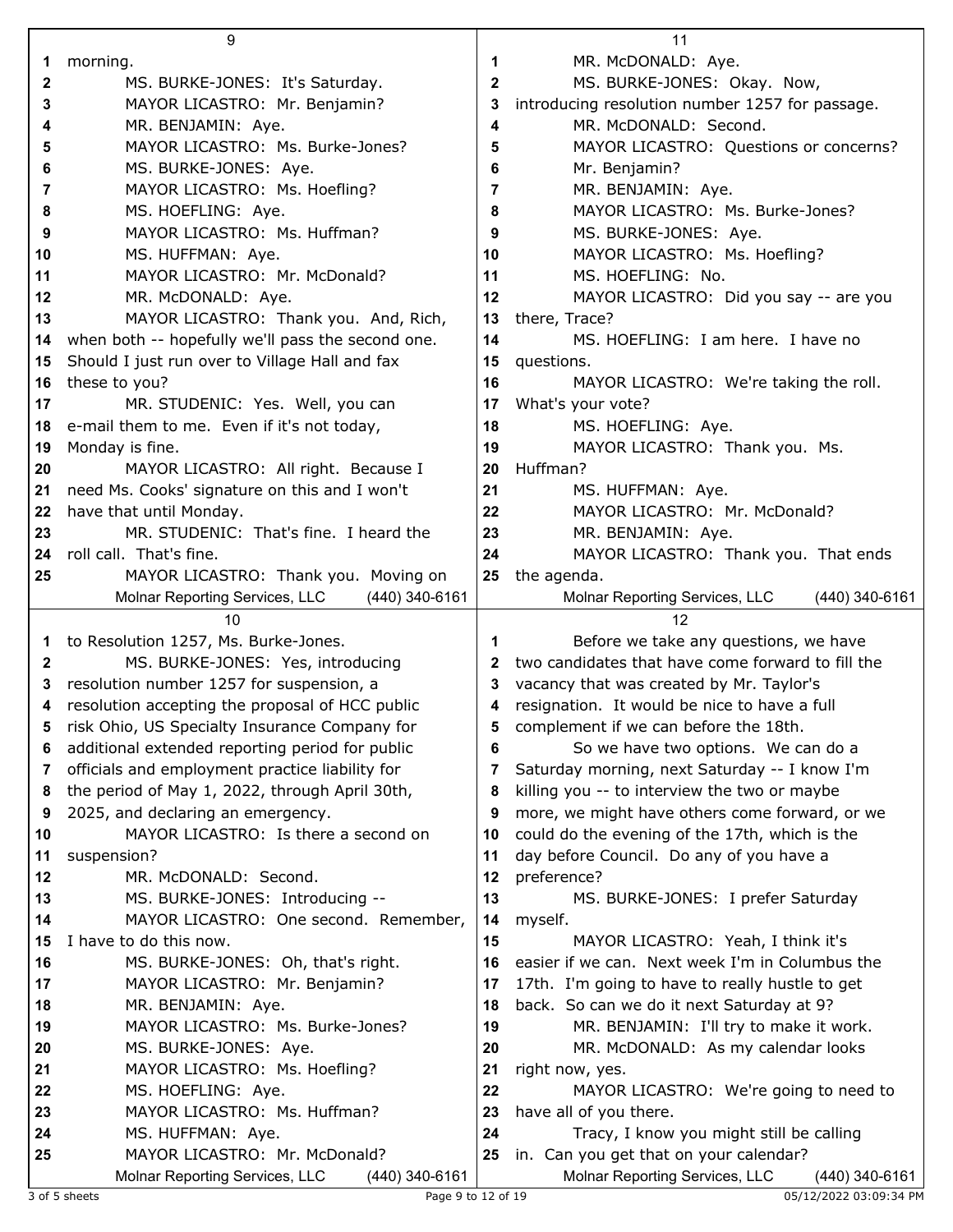|    | 13                                                                                       |              | 15                                                |
|----|------------------------------------------------------------------------------------------|--------------|---------------------------------------------------|
| 1  | MS. HOEFLING: Yes. I can make Saturday                                                   | 1            | \$100,000?                                        |
| 2  | morning.                                                                                 | $\mathbf{2}$ | MAYOR LICASTRO: That's correct. The               |
| 3  | MAYOR LICASTRO: All right. So I'll                                                       | 3            | claims because of litigation and things beyond    |
| 4  | confirm that with the candidates. Again, we                                              | 4            | our control were such that we were dropped and we |
| 5  | might have more coming forward.                                                          | 5            | have to go to this format to get coverage.        |
| 6  | MR. McDONALD: Are you soliciting                                                         | 6            | MS. GOYANES: What was beyond your                 |
|    | additional candidates?                                                                   | 7            |                                                   |
| 7  |                                                                                          |              | control?                                          |
| 8  | MAYOR LICASTRO: Oh, yeah. We put it on<br>the web. We put it on a blast. Immediately two | 8            | MAYOR LICASTRO: Accidents on the                  |
| 9  |                                                                                          | 9            | freeway and we can't choose who litigates against |
| 10 | individuals stepped forward and we let them know                                         | 10           | us.                                               |
| 11 | the nuance at the time of not having coverage.                                           | 11           | MS. GOYANES: Right.                               |
| 12 | It did not dissuade them. Of course now we do,                                           | 12           | MAYOR LICASTRO: And the Village did no            |
| 13 | so that's encouraging.                                                                   | 13           | wrong.                                            |
| 14 | Again, the deadline is 4:00 on the 13th,                                                 | 14           | MS. GOYANES: You did no wrong?                    |
| 15 | which is next Friday.                                                                    | 15           | MAYOR LICASTRO: That's correct.                   |
| 16 | MR. McDONALD: I've approached somebody.                                                  | 16           | Mr. Orel?                                         |
| 17 | They said no.                                                                            | 17           | MR. OREL: I was just wondering, what is           |
| 18 | MAYOR LICASTRO: Well, they have to                                                       | 18           | the vacancy for?                                  |
| 19 | contact me via e-mail. We'd be glad to consider                                          | 19           | MAYOR LICASTRO: Mr. Taylor resigned.              |
| 20 | anyone willing.                                                                          | 20           | MR. OREL: Oh, I didn't know.                      |
| 21 | MR. MATTY: I won't be needed for that                                                    | 21           | MAYOR LICASTRO: Anyone else? Motion to            |
| 22 | meeting. So that Council understands, if you do                                          | 22           | adjourn, please.                                  |
| 23 | have the interviews and you do make a decision                                           | 23           | MR. OREL: I'm sorry. I did -- I have              |
| 24 | that day, you can do so by motion and direct me                                          | 24           | another question.                                 |
| 25 | to prepare legislation for the meeting on the                                            | 25           | MAYOR LICASTRO: Go ahead.                         |
|    | Molnar Reporting Services, LLC<br>(440) 340-6161                                         |              | Molnar Reporting Services, LLC<br>(440) 340-6161  |
|    | 14                                                                                       |              | 16                                                |
| 1  | 18th. And then we would address that as the                                              | 1            | MR. OREL: I was just wondering if the             |
| 2  | first item on an agenda on the 18th and the                                              | 2            | Public Improvements Committee --                  |
| 3  | person could be sworn in so they could                                                   | 3            | MAYOR LICASTRO: Do me a favor, sir,               |
| 4  | participate in your proceedings on the 18th.                                             | 4            | let's keep this meeting to this topic.            |
| 5  | MAYOR LICASTRO: Yes. Ms. Goyanes?                                                        | 5            | MR. OREL: Well, I thought that any                |
| 6  | MS. GOYANES: So I wanted to understand                                                   | 6            | other business was available. I was wondering if  |
| 7  | this. The premium is going to be \$100,000?                                              | 7            | we could talk about this for a moment if that     |
| 8  | MAYOR LICASTRO: It's \$111,000.                                                          | 8            | would be okay.                                    |
| 9  | MS. GOYANES: Okay. And what was it                                                       | 9            | MR. MATTY: Before you do that, Rich,              |
| 10 | before?                                                                                  | 10           | you can go. Thank you.                            |
| 11 | MAYOR LICASTRO: The other insurance is                                                   | 11           | MR. STUDENIC: Thanks, Dave.                       |
| 12 | 63,000 and change.                                                                       | 12           | MAYOR LICASTRO: Joyce.                            |
| 13 | MS. GOYANES: So before we were paying                                                    | 13           | MS. BURKE-JONES: We'll do a special, as           |
| 14 | 63,000. Why has it gone up?                                                              | 14           | I mentioned to you, we'll do a special Public     |
| 15 | MAYOR LICASTRO: Why has it gone up?                                                      | 15           | Improvements meeting. Just need to make sure      |
| 16 | MS. GOYANES: Yes.                                                                        | 16           | that we have the parties there that could         |
| 17 | MAYOR LICASTRO: Because through                                                          | 17           | actually answer the questions as well as that we  |
| 18 | circumstances of no fault of our own, the Village                                        | 18           | might have at the meeting.                        |
| 19 | was dropped by our former carrier because our                                            | 19           | MR. OREL: I didn't see that in your               |
| 20 | loss runs were excessive.                                                                | 20           | email. I was just wondering if it could be        |
| 21 | MS. GOYANES: Your what was excessive?                                                    | 21           | before a council meeting.                         |
| 22 | MAYOR LICASTRO: Loss runs, claims                                                        | 22           | MAYOR LICASTRO: Not this month.                   |
| 23 | against the Village.                                                                     | 23           | MR. OREL: Here is my concern. I mean,             |
| 24 | MS. GOYANES: Claims against the                                                          | 24           | the weather is getting nice, the children are     |
| 25 | Village. No one else would insure you for                                                | 25           | going to start coming out to play. If a child     |
|    | Molnar Reporting Services, LLC<br>(440) 340-6161                                         |              | Molnar Reporting Services, LLC<br>(440) 340-6161  |